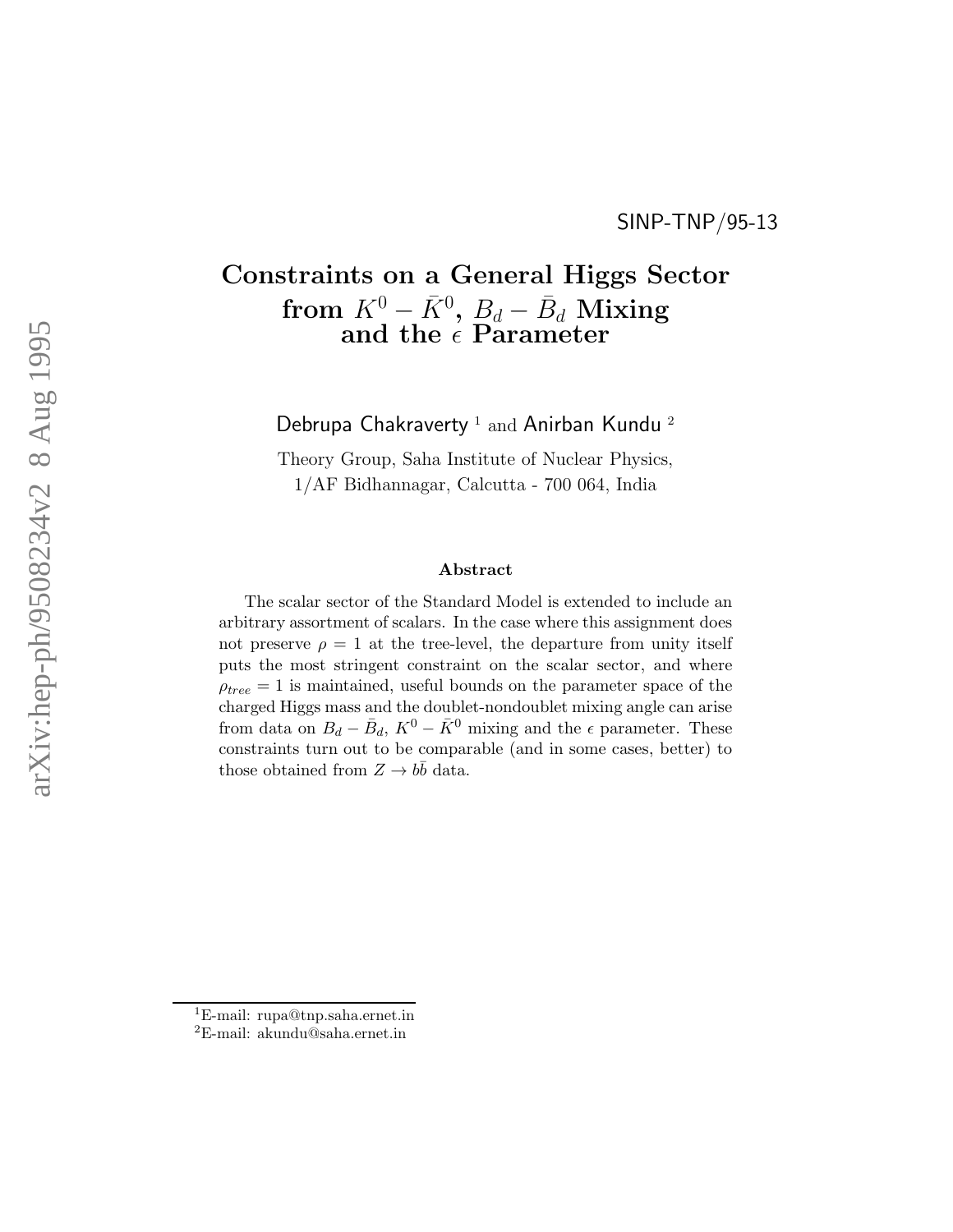The electroweak symmetry breaking sector of the Standard Model (SM) is still as cloudy as it was in the time of its formulation; and the main factor responsible for this is the absence of any direct evidence of the Higgs boson. The minimal version of the SM requires one complex scalar doublet to break the electroweak symmetry; however, there is no a priori reason why more scalars cannot exist. Models with two or more doublets have been explored in this spirit [1].

It is also pertinent to investigate the consequences of scalars belonging to non-doublet representations of  $SU(2)$ . This will enlarge the particle content of the SM, and change the gauge-scalar as well as the fermion-scalar interactions, without affecting the  $SU(2)_L \times U(1)_Y$  gauge structure of the model. That these non-doublet scalar representations can induce Majorana masses for left-handed neutrinos has been shown [2]. Collider signatures of scalars belonging to a triplet representation have also been investigated [3].

However, there is one serious constraint on these higher dimensional  $(2 2)$ scalar representations: they in general do not maintain  $\rho = 1$  at tree-level. Singlet and doublet representations do not suffer from this malady and that is why much work have been done on their phenomenological implications [4, 5]. For an arbitrary assortment of scalars, one has three possibilities:

- 1. The higher dimensional multiplet does not incidentally contribute to  $ρ$ . This will happen, e.g., for a multiplet with weak isospin  $T = 3$ and weak hypercharge  $Y = 4$ . However, being quite artificial, such representations will not be discussed anymore in this paper.
- 2. The vacuum expectation values (VEV) of the higher representations are much smaller than the doublet VEV so that  $\rho-1$  is within experimental bound.
- 3. There is a remaining custodial  $SU(2)$  symmetry among the higher representations. In this case, the effects of the 'bad' representations on  $\rho - 1$  cancel out. For such a cancellation to remain valid even at oneloop level, one requires a fine-tuning; however, it has been shown [5] that the fine-tuning required is of the same order as one encounters in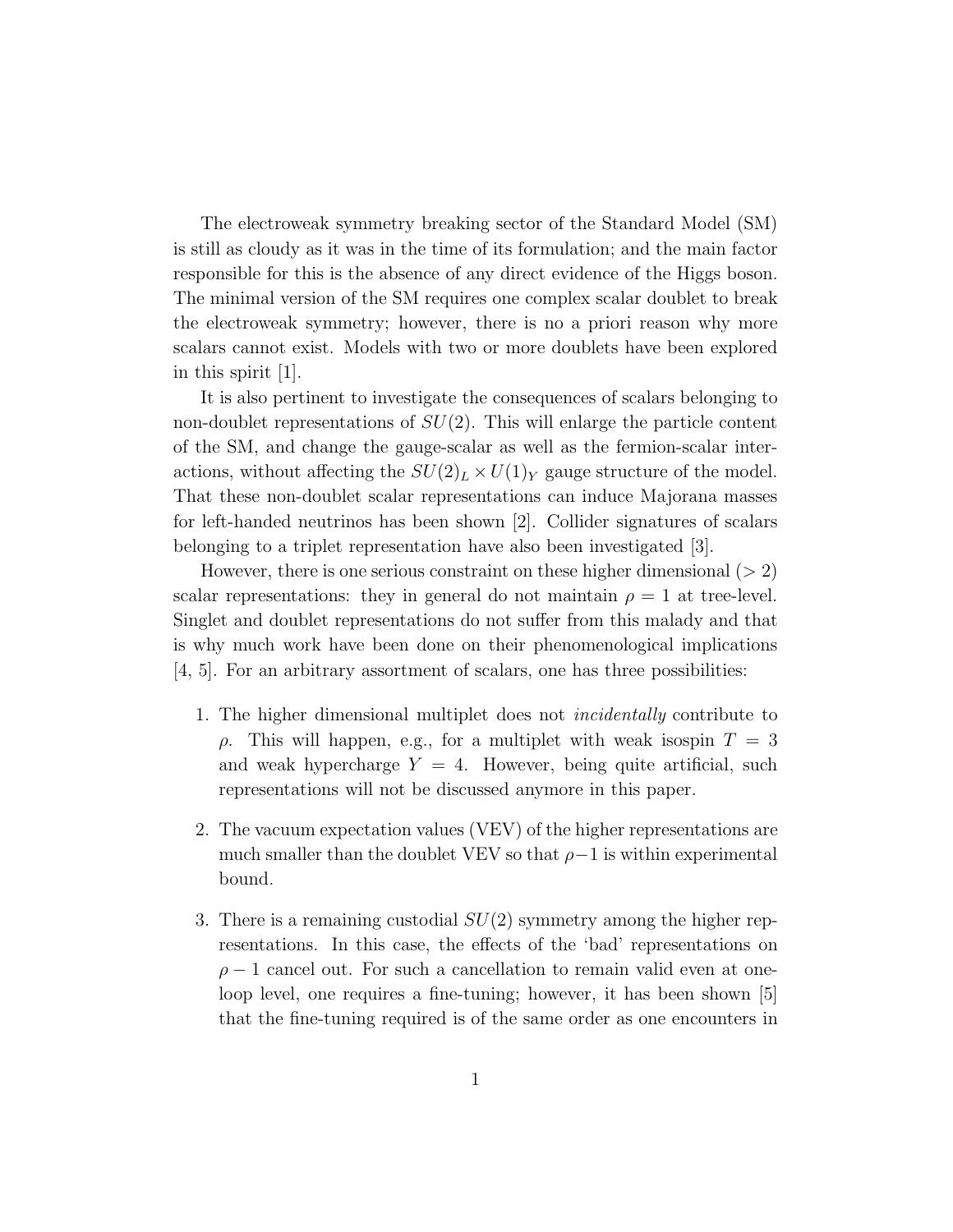the SM. Following this prescription, some serious model-building has been done in recent times [5, 6].

Recently, a general formulation to treat arbitrary representations of scalars was proposed [7]. Only the constraint coming from the tree-level absence of flavour-changing neutral currents (FCNC) was assumed there. In simple terms, this constraint means that either a single weak doublet  $\Phi_1$  couples with both  $T_3 = +1/2$  and  $T_3 = -1/2$  fermions, or one weak doublet  $\Phi_1$  couples with  $T_3 = +1/2$  and another,  $\Phi_2$ , couples with  $T_3 = -1/2$  type fermions. For simplicity, we have assumed that the same doublet couples with quarks and leptons.

It was shown in Ref. [7] that if the arbitrary assortment of multiplets do not keep  $\rho = 1$  at tree-level, then the constraint coming from  $\rho - 1$  is by far the strictest to limit the doublet-nondoublet mixing. (This mixing occurs because, in general, the weak and the mass basis of scalars are not identical and states in these two basis are related by some unitary matrices.) However, for those models which keep  $\rho_{tree} = 1$  (either entirely consisting of doublets and singlets, or having compensating 'bad' representations — possibility (3) as listed above), a significant constraint on the parameter space of the singlycharged Higgs mass  $m_{H^+}$  and doublet-nondoublet mixing angle  $\theta_H$  can be obtained from  $Z \to b\bar{b}$  data.

In this paper we investigate what constraints on the abovementioned parameter space can be obtained from processes like  $B_d - \bar{B}_d$  and  $K^0 - \bar{K}^0$ mixing, and from the experimental value of the CP-violating  $\epsilon$  parameter. Such a study was performed earlier for two-Higgs doublet models [8]. We intend to show that the constraints sometimes turn out to be better than those obtained with the  $Z \to b\bar{b}$  data. As already pointed out by Grossman [4], other processes do not play a significant role in constraining the parameter space. We will show that for those models where the scalar sector contains nondoublet representations, conclusions can differ significantly from the ones drawn in the case of multi-Higgs doublet model. It may again be stressed that we give a general treatment which yields the well-known results for multi-Higgs doublet model at proper limit.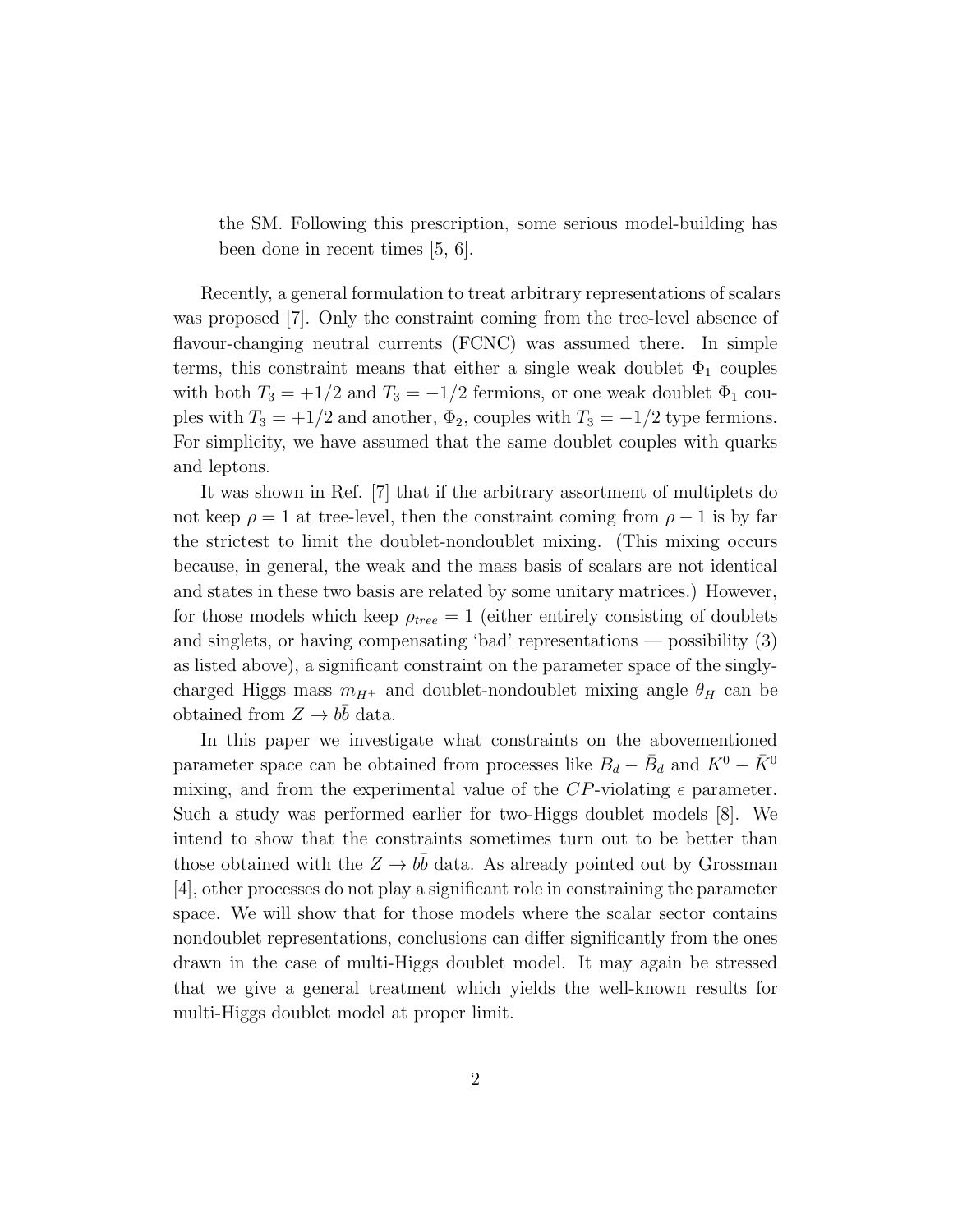Before proceeding further, let us set our notations, which will mostly follow Ref. [7]. In the weak basis, the Higgs multiplets are denoted by  $\Phi$ and the fields by  $\phi$ . In the mass basis, we use H to denote the fields. H and  $\phi$  are related via unitary matrices; for our purpose it is sufficient to show a pair of such relations:

$$
H_i^+ = \alpha_{ij}\phi_j^+; \quad \phi_i^+ = \alpha_{ji}^{\star}H_j^+; H_i^- = \alpha_{ij}^{\star}\phi_j^-; \quad \phi_i^- = \alpha_{ji}H_j^-.
$$
 (1)

We also set  $H_1^+ \equiv G^+$ , which means

$$
G^+ = \sum_k \alpha_{1k} \phi_k^+.
$$
 (2)

Keeping the quarks in the weak basis, the Yukawa couplings are given by

$$
\bar{u}dH_i^+ \; : \; \frac{ig}{\sqrt{2}m_W} \frac{\alpha_{i1}}{\alpha_{11}} (m_u P_L - m_d P_R) \tag{3}
$$

for the case where only  $\Phi_1$  gives mass to both u- and d-type quarks, and

$$
\bar{u}dH_i^+ \; : \; \frac{ig}{\sqrt{2}m_W} \left(\frac{\alpha_{i1}}{\alpha_{11}} m_u P_L - \frac{\alpha_{i2}}{\alpha_{12}} m_d P_R\right) \tag{4}
$$

for the case where  $\Phi_1$  ( $\Phi_2$ ) gives masss to  $u(d)$ -type quarks. The projection operators are

$$
P_L = (1 - \gamma_5)/2, \quad P_R = (1 + \gamma_5)/2. \tag{5}
$$

These two models will henceforth be called Model 1 and Model 2 respectively. Consideration of quarks in the mass basis will introduce the relevant elements of the quark mixing matrix.

In the SM, the short-distance part of  $\Delta m_K$ , the  $K_L - K_S$  mass difference, is given by

$$
\Delta m_K = \frac{G_F^2}{6\pi^2} \eta_1 m_K B_K f_K^2 |(V_{cd}^\star V_{cs})|^2 m_c^2 I_1(x_c),\tag{6}
$$

where  $\eta_1$  takes care of the relevant short-distance QCD correction, and  $f_K$  is the kaon decay constant.  $B_K$  parametrizes the error in using vacuum insertion approximation to evaluate the matrix element  $\langle \bar{K} | \bar{d}\gamma^{\mu} (1-\gamma_5) s \bar{d}\gamma_{\mu} (1-\gamma_6) \rangle$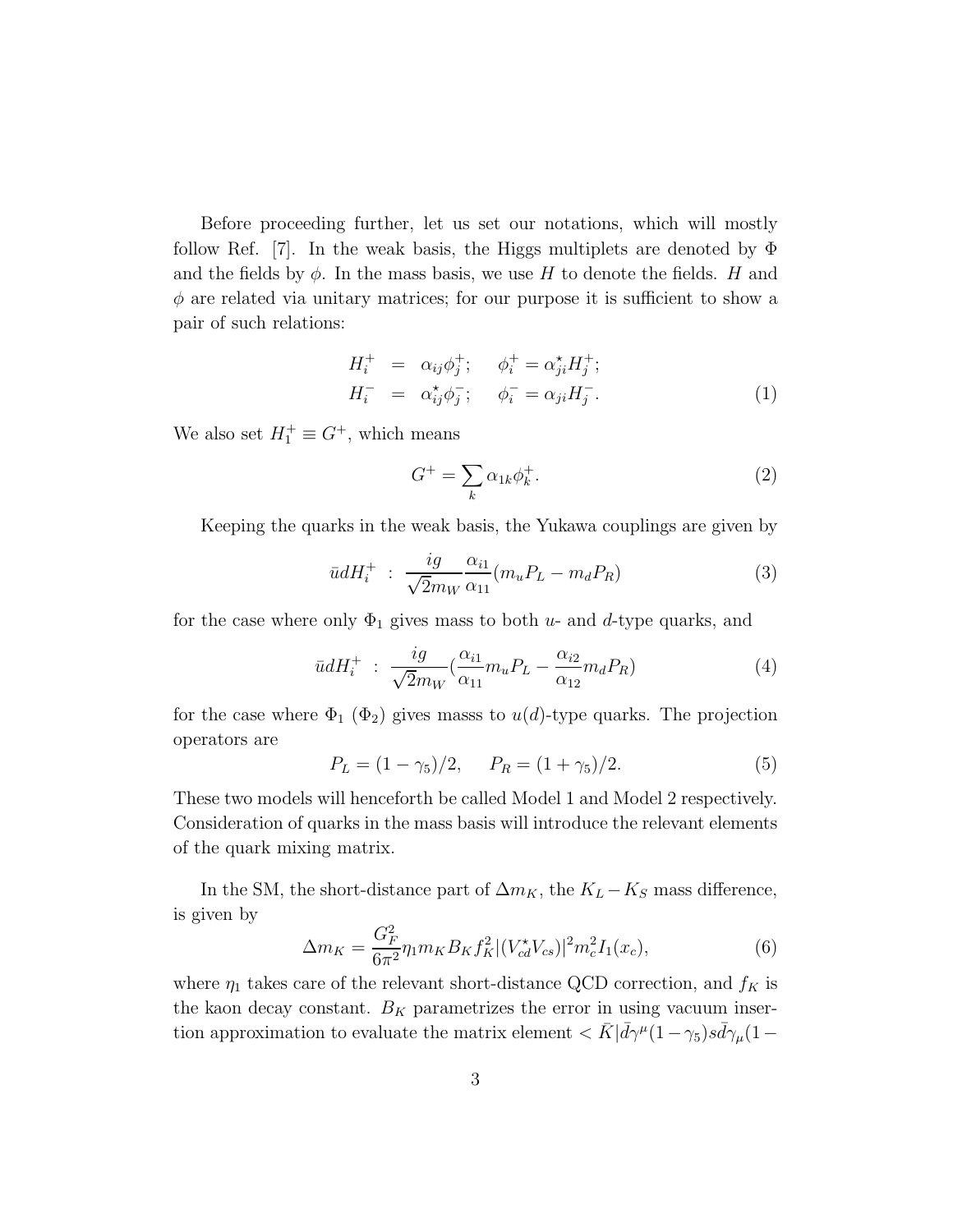$\gamma_5$ )s|K >, and lies between 0 and 1. Using chiral perturbation theory as well as hadronic sum rules, one obtains  $B_K = 1/3$  [9], whereas lattice QCD studies give  $B_K = 0.85$  as the central value [10]. Other values like  $B_K = 0.70$ is obtained from  $1/N$  expansion technique [11].

The function  $I_1(z)$  has the expression

$$
I_1(z) = 1 - \frac{3z(1+z)}{4(1-z)^2} - \frac{3z^2 \ln(z)}{2(1-z)^3},\tag{7}
$$

and for any quark q, we use  $x_q = m_q^2/m_W^2$ .

Parametrizing the quark mixing matrix in an approximate form [12]

$$
V_{CKM} = \begin{pmatrix} 1 & s_{12} & s_{13}e^{-i\delta} \\ -s_{12} - s_{13}s_{23}e^{i\delta} & 1 & s_{23} \\ s_{12}s_{23} - s_{13}e^{i\delta} & -s_{23} & 1 \end{pmatrix},
$$
 (8)

where the cosines of the mixing angles have been approximated by unity and  $s_{13}$  is assumed to be one order of magnitude smaller than  $s_{12}$  and  $s_{23}$ , one obtains

$$
|(V_{cd}^{\star}V_{cs})|^2 = s_{12}^2 + s_{23}^4 q^2 + 2s_{12}s_{23}^2 q \cos \delta
$$
 (9)

with  $q = s_{13}/s_{23}$ .

Expression for the  $B_d - \bar{B}_d$  mixing parameter,  $x_d$ , in the SM, is [13]

$$
x_d = \frac{\Delta m}{\Gamma} \bigg|_{B_d} = \tau_b \frac{G_F^2}{6\pi^2} \eta_B B_B f_B^2 m_B m_t^2 I_1(x_t) |V_{td}^{\star} V_{tb}|^2 \tag{10}
$$

where  $\eta_B$  is the corresponding short-distance QCD correction.  $\sqrt{B_B} f_B$  is estimated from the lattice studies to be  $0.14 \pm 0.04$  GeV.  $\tau_b |V_{td}^{\star} V_{tb}|^2$  can be written as

$$
\tau_b |V_{td}^{\star} V_{tb}|^2 = \tau_b |V_{cb}|^2 (s_{12}^2 + q^2 - 2s_{12}q \cos \delta). \tag{11}
$$

Lastly, the CP-violating parameter of the neutral kaon system,  $\epsilon$ , has the following expression in the SM:

$$
|\epsilon| = \frac{G_F^2}{12\pi^2} \frac{m_K}{\sqrt{2}\Delta m_K} m_W^2 B_K f_K^2 \Big[ \eta_1 \text{Im}(V_{cd}^{\star} V_{cs})^2 x_c I_1(x_c) + \eta_2 \text{Im}(V_{td}^{\star} V_{ts})^2 x_t I_1(x_t) + 2\eta_3 \text{Im}(V_{cd}^{\star} V_{cs}) Y_{td}^{\star} V_{ts}) x_c I_2(x_c, x_t) \Big], \tag{12}
$$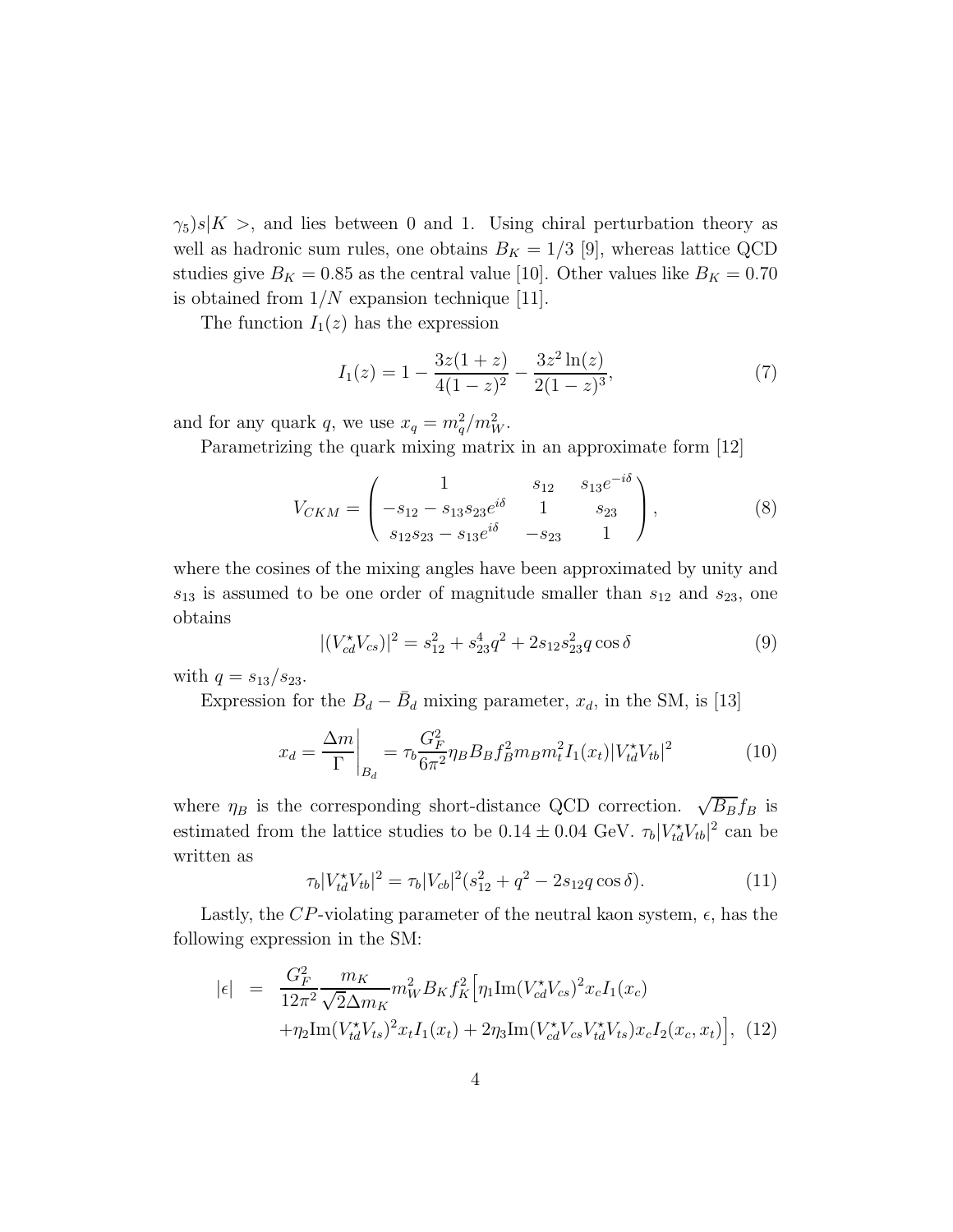where, apart from the symbols previously explained,

$$
I_2(z_1, z_2) = \ln(z_2/z_1) - \frac{3}{4} \frac{z_2}{1 - z_2} \Big[ 1 + \frac{z_2}{1 - z_2} \ln z_2 \Big]. \tag{13}
$$

 $\eta_1$ ,  $\eta_2$  and  $\eta_3$  are three QCD correction factors,  $\eta_1$  being the same as in eq. (6).

Now let us concentrate on the contributions to the abovementioned parameters coming from an extended Higgs sector. Our discussion will be limited within those assortment of scalar multiplets which keep  $\rho_{tree} = 1$ ; however, a generalization is straightforward but of little physical importance.

One has to consider two new box diagrams: one with two charged Higgses and two up-type quarks, and one with one charged Higgs, one  $W^+$  and two up-type quarks. Note that as per eq. (2), the new physics contribution should exclude the diagrams containing only  $H_1^+$  and no other charged Higgses.

To avoid cumbersome formulae which do not shed much light to new physics issues, we assume all charged Higgses to be degenerate in mass [7]. This is not a too drastic approximation if one considers the fact that it is the mass of the charged Higgs,  $m_{H^+}$ , which we want to constrain. In case the charged Higgses do not have the same mass,  $m_{H^+}$  corresponds to the lightest physical one. To do meaningful numerology, one has either to assume that all  $H^+$ s are degenerate, or that one of them is light enough to conribute and the others are so heavy that they effectively decouple. However, physically interesting models [6] do have all scalar masses of the same order of magnitude, and so we stick to the first approximation. It may be mentioned that if the masses of the charged scalars are not exactly the same but similar in magnitude, bounds that we obtain change very little. We will also state what happens if one considers the second limit, i.e., existence of only one 'light' charged scalar.

Another reasonable approximation is to take all other quarks except the top to be massless while considering their couplings to the scalar fields. This makes eqs. (3) and (4) identical, and the results thus obtained will be more general. Note that as the scalar coupling to fermion-antifermion pair is proportional to the fermion mass, the GIM mechanism is not operative.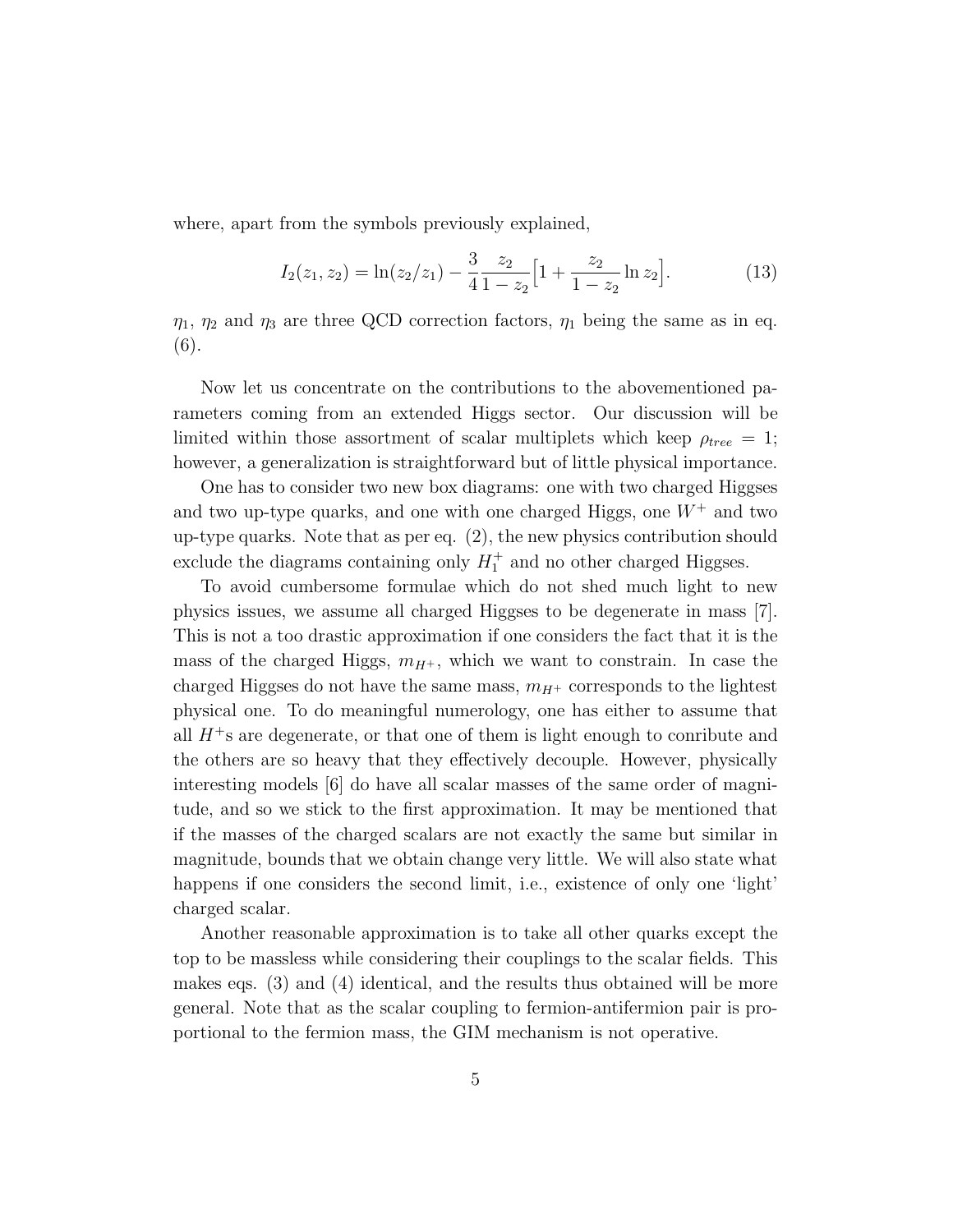We give expressions for the contributions of the scalar-mediated diagrams to  $\Delta m_K$ ,  $x_d$  and  $\epsilon$ . For any general quark q, we use  $y_q = m_q^2/m_{H^+}^2$ . As all  $m_{H^+}{\rm s}$  are assumed to be same,  $y_q$  is unique.

The contribution to  $\Delta m_K$  is

$$
\Delta m_K^H = \frac{G_F^2}{24\pi^2} \eta_1 m_K B_K f_K^2 |V_{td}^{\star} V_{ts}|^2 m_t^2 (J_{HH} + J_{HW}) \tag{14}
$$

where

$$
J_{HH} = \sum_{i,j} t y_t \frac{\alpha_{i1}^2 \alpha_{j1}^2}{\alpha_{11}^4} \Big[ \frac{1+y_t}{(1-y_t)^2} + \frac{2y_t \ln y_t}{(1-y_t)^3} \Big],
$$
(15)

and

$$
J_{HW} = \sum_{i=2}^{n} x_t \left(\frac{\alpha_{i1}^2}{\alpha_{11}^2}\right) \left[2I_3(x_t, x_H) - 8I_4(x_t, x_H)\right].
$$
 (16)

Here  $\Sigma'$  means that the sum over both the mass indices runs from 1 to n, the number of charged scalars, but  $i = 1$ ,  $j = 1$  term corresponding to the Goldstone contribution is to be subtracted, as that is already considered in the SM amplitude. The same logic applies for the sum in eq. (16). The expression for the two functions,  $I_3$  and  $I_4$ , are given by

$$
I_3(x_H, x_t) = \frac{x_t}{(1 - x_t)(x_H - x_t)} - \frac{x_H^2 \ln x_H}{(1 - x_H)(x_t - x_H)^2} + \frac{x_t(2x_H - x_t - x_t x_H) \ln x_t}{(x_H - x_t)^2 (1 - x_t)^2},
$$
(17)

$$
I_4(x_H, x_t) = -\frac{1}{(1 - x_t)(x_H - x_t)} + \frac{x_H \ln x_H}{(1 - x_H)(x_t - x_H)^2} - \frac{(x_H - x_t^2) \ln x_t}{(x_H - x_t)^2 (1 - x_t)^2},
$$
\n(18)

with  $x_H = m_{H^+}^2/m_W^2$ . Note that  $I_3$  differs in sign from that given in eq. (B.3) of Ref. [4].

 $x_d$  is enhanced by

$$
x_d^H = \tau_b \frac{G_F^2}{24\pi^2} \eta_B B_B f_B^2 m_B m_t^2 |V_{td}^{\star} V_{tb}|^2 (J_{HH} + J_{HW}), \tag{19}
$$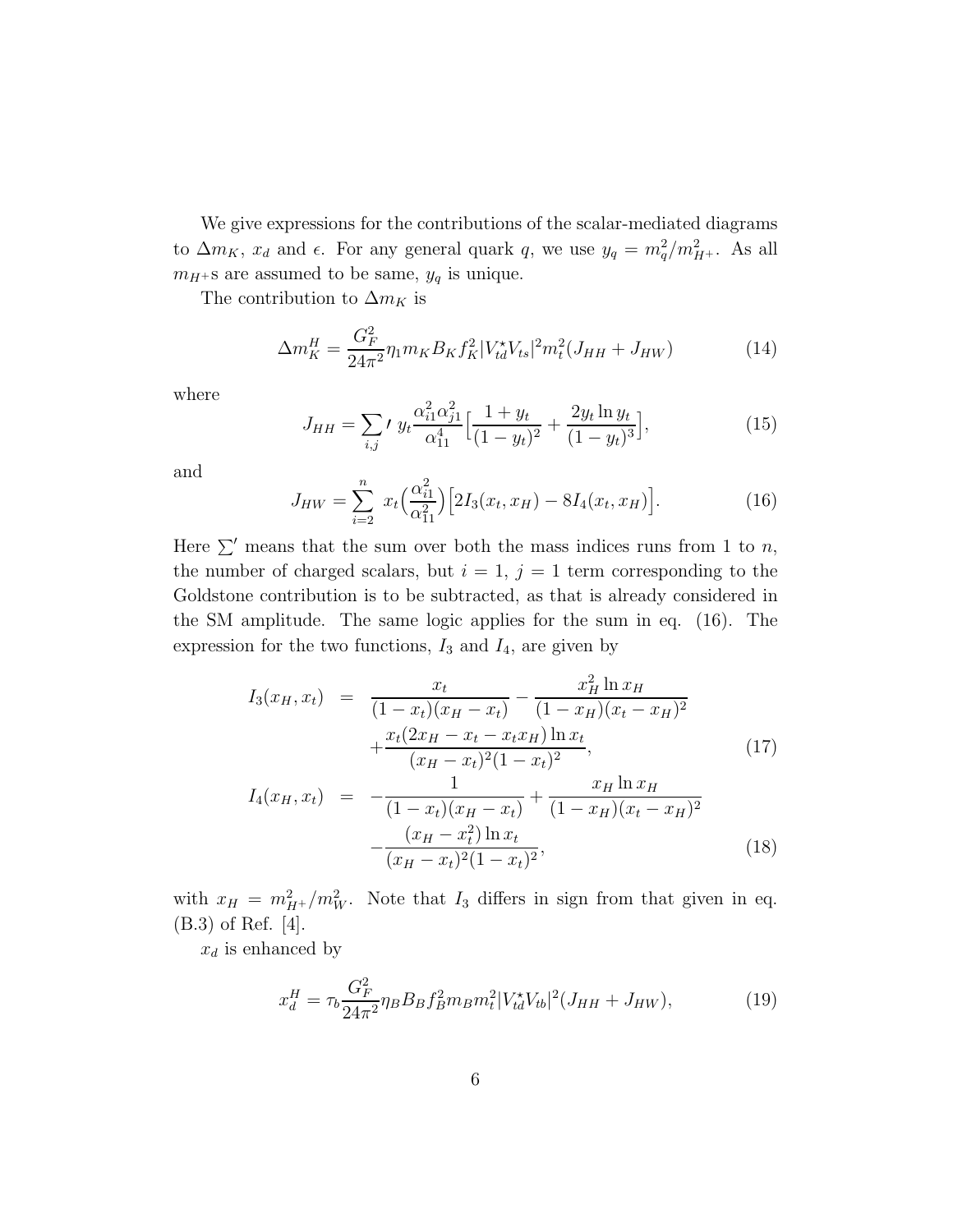and the contribution to  $\epsilon$  is

$$
|\epsilon|^H = \frac{G_F^2}{48\pi^2} \frac{m_K}{\sqrt{2}\Delta m_K} m_W^2 B_K f_K^2 m_K \eta_2 x_t \text{Im}(V_{td}^{\star} V_{ts})^2 (J_{HH} + J_{HW}). \tag{20}
$$

None of the above charged scalar mediated processes are possible if  $\alpha_{i1} =$ 0 for  $i \neq 1$ . In other words, the charged scalar of the weak doublet that gives mass to the top quark must mix with charged scalars of other multiplets to produce such contributions. This mixing is parametrised by  $\theta_H$ , i.e.,  $\alpha_{i1} =$  $\cos \theta_H$ . From the unitarity of the  $\alpha$  matrix,  $\sum_{i=2}^n |\alpha_{i1}|^2 = \sin^2 \theta_H$ .

Thus, if all  $H^+$ s are degenerate,  $J_{HH}$  is proportional to sec<sup>4</sup> $\theta_H$  – 1 and  $J_{HW}$  is proportional to sec<sup>2</sup> $\theta_H - 1$ . However, if only the k-th charged scalar effectively contributes, the element  $|\alpha_{k_1}|^2$ , and not the sum, gets paramount importance. It may happen that  $|\alpha_{k1}|^2$  is very small or actually zero. Such a thing happens if  $H_5^+$  is the lightest charged scalar in the triplet model of Ref. [6]. In this case, all our discussions are invalidated, and we arrive at the well-known result of possible existence of a light charged scalar which does not couple to fermions.

Assuming the degeneracy of  $m_{H^+}$ , we try to put constraints on  $m_{H^+}$  –  $\tan \theta_H$  plane. A major obstacle in that direction is the fact that a lot of quantities like  $B_K$ ,  $B_B f_B^2$ ,  $s_{23}$ ,  $\delta$ , and even  $m_t$ , are poorly known or estimated. To be consistent with the present experimental data, we take [14, 15]

$$
G_F = 1.16639 \times 10^{-5} \text{ GeV}^{-2}, \quad \Delta m_K = 3.52 \times 10^{-15} \text{ GeV},
$$
  
\n
$$
m_{B_d} = 5.28 \text{ GeV}, \quad m_t = 176 \text{ GeV}, \quad m_W = 80.41 \text{ GeV},
$$
  
\n
$$
x_d = 0.77, \quad |\epsilon| = 2.26 \times 10^{-3}, \quad f_K = 0.165 \text{ GeV}, \quad m_K = 0.498 \text{ GeV},
$$
  
\n
$$
s_{12} = 0.2205, \quad s_{23} = 0.040, \quad \tau_b |V_{cb}|^2 = 3.5 \times 10^{-9} \text{ GeV}^{-1}.
$$
 (21)

The numerical values of the QCD correction factors that we use are [16, 17]

$$
\eta_1 = 0.78, \quad \eta_2 = 0.60, \quad \eta_3 = 0.37, \quad \eta_B = 0.85. \tag{22}
$$

First, let us concentrate on  $\Delta m_K$ . Assuming no long-distance contribution,  $\Delta m_K$  does not limit tan  $\theta_H$  significantly. For  $B_K = 1/3$ , the maximum value of  $\tan \theta_H$  is 7.4, 6.2 and 7.6 for  $m_{H^+} = 100$ , 200 and 500 GeV respectively. This bound is one order of magnitude poorer than that derived from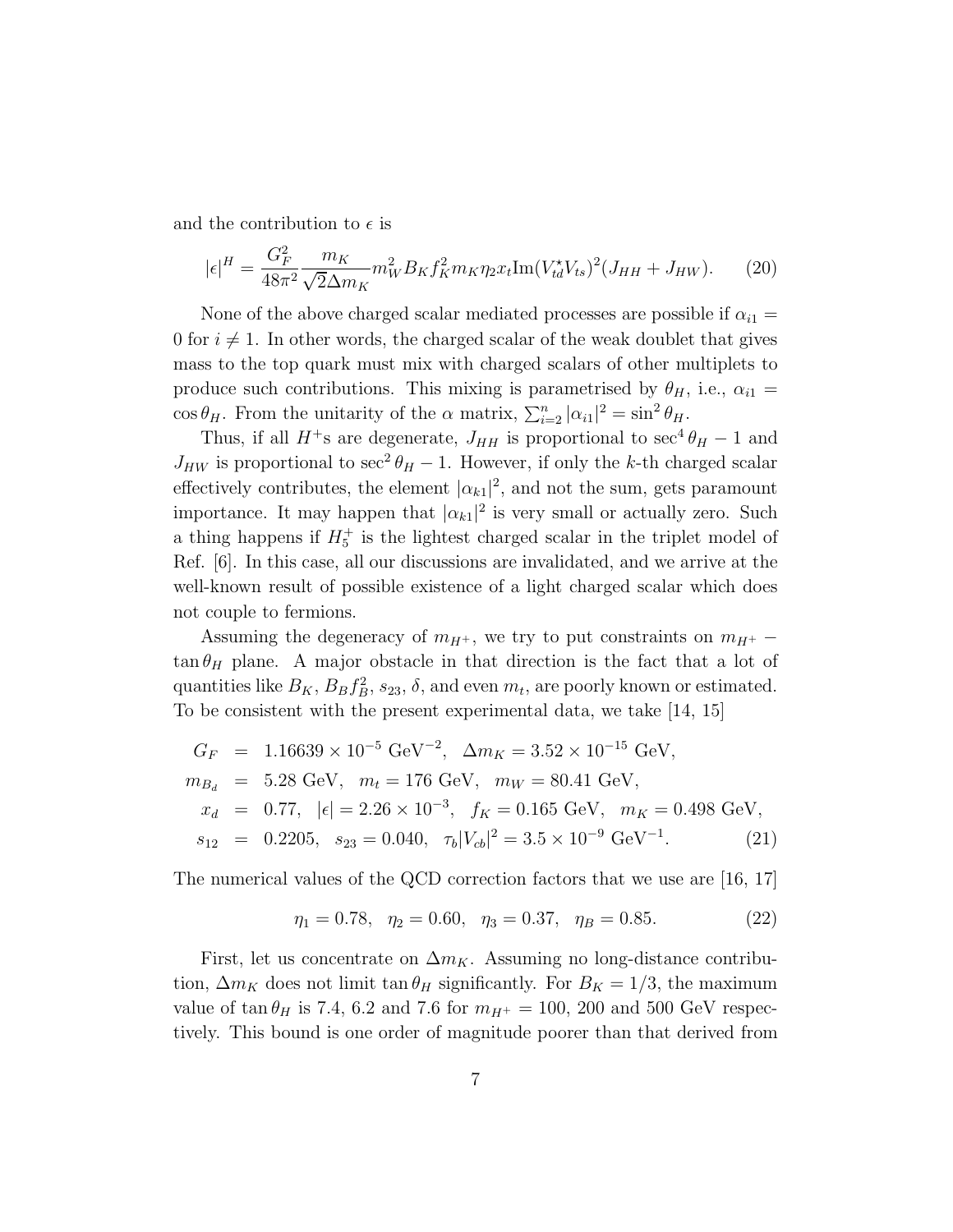$Z \to b\bar{b}$  data. Though formally eqs. (6) and (10) contain  $\delta$ , the result is insensitive to its specific value; the reason is the small coefficient of  $\cos \delta$  in eq. (9). For  $B_K = 0.85$ , the bounds are a shed better:  $\tan \theta_H(\text{max}) = 3.5$ , 2.9 and 3.6 for  $m_{H^+} = 100$ , 200 and 500 GeV. We note that the bound is 'strongest' at around  $m_{H^+} = m_t$ .

The situation is different if one has, say, a 50% long-distance contribution. In that case,  $B_K = 1/3$  gives  $\tan \theta_H(\text{max}) = 4.5, 3.7, \text{and } 4.6 \text{ for } m_{H^+} = 100,$ 200 and 500 GeV. However,  $B_K = 0.85$  oversaturates the SM value and no room for new physics is left.  $B_K = 0.70$  yields a fairly strong constraint:  $\tan \theta_H$  (max) = 1.2, 1.0 and 1.2 for the three values of  $m_{H^+}$  we have chosen to mention. This is comparable to those bounds obtained from partial width of  $Z$  into  $b\bar{b}$  pairs.

With  $B_K = 1/3$ ,  $s_{23} = 0.040$  and  $q = 0.10$ , the strongest bound on  $\tan \theta_H$  (max) is 1.1, which is for  $\delta = 7\pi/12$  and  $m_{H^+} = 300$  GeV. For  $q =$ 0.06, the bound is somewhat less stringent; the results are shown in Figs. (1a) and (1b). Also,  $q = 0.14$  constrains the parameter space more tightly. Furthermore, one observes that  $B_K = 0.85$  does not allow  $\delta > \pi/4$ , and  $B_K = 0.70$  does not allow  $\pi/4 < \delta < 3\pi/4$  — the SM value saturates the experimental number. Even for those values of  $\delta$  which allows for a new physics contribution,  $\tan \theta_H(\text{max})$  is generally less than 1.0, which is a better constraint than that obtained from  $Z \rightarrow b\bar{b}$  data.

Currently favoured values of  $B_B f_B^2$  ( $\approx 0.02 \text{ GeV}^2$ ) also does not allow  $\delta > \pi/2$  from measurements on  $x_d$ . For  $\delta = \pi/2$ , one gets tan  $\theta_H$ (max) = 0.36 for  $m_{H^+} = 100$  GeV. Even for  $\delta$  as low as  $\pi/6$ ,  $\tan \theta_H$ (max) = 1.4 for a charged scalar mass of 100 GeV. Lowering  $B_B f_B^2$  to 0.01 GeV<sup>2</sup> results in a larger allowed value of  $\tan \theta_H$ (max). Figs. (2a) and (2b) show the detailed result.

We conclude from this analysis that even in a model with arbitrary assortment of scalars, one can obtain fairly strong constraints on the parameter space of the scalar sector, with a very few reasonable assumptions, from  $B_d - \bar{B}_d$  mixing data and the  $\epsilon$  parameter, and maybe even from  $K^0 - \bar{K}^0$ mixing data. These constraints are shown to be comparable, and sometimes better, to those obtained from  $\Gamma(Z \to b\bar{b})$ , which was calculated in Ref. [7].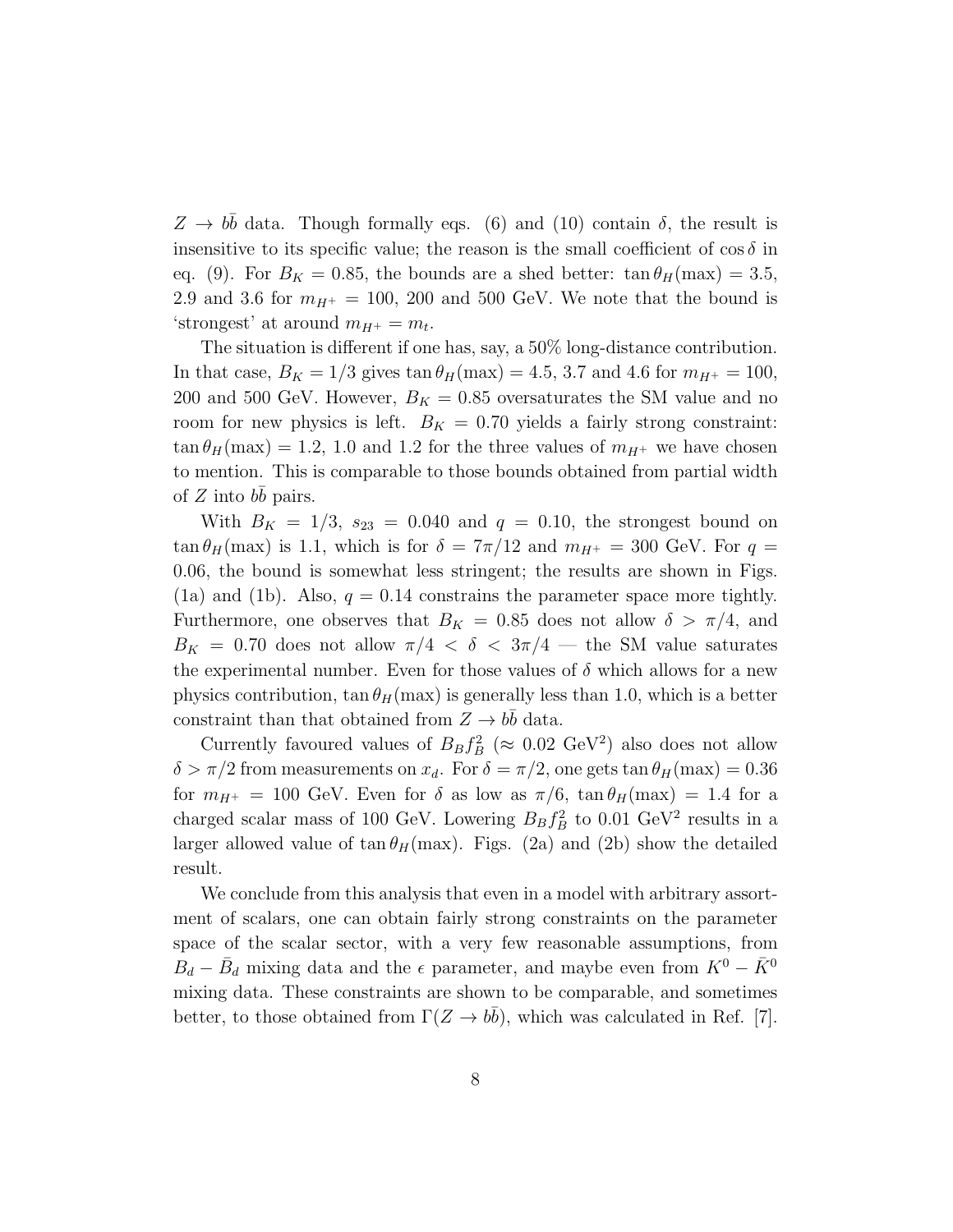We want to remind our readers that such an analysis is only meaningful if the lightest physical charged scalar(s) couple with fermions, and if  $\rho_{tree} = 1$  is maintained (otherwise,  $\rho$  parameter puts a better constraint). The error bar in  $m_t$  turns out to be insignificant; however, quantities like  $B_K$ ,  $B_B f_B^2$  and  $\delta$ , which are either poorly known or completely unknown, play a significant role. With a more accurate experimental determination of these quantities, one hopes to make these constraints more meaningful.

The authors thank T. De, B. Dutta-Roy and B. Mukhopadhyaya for useful discussions. AK thanks International Centre for Theoretical Physics, Trieste, Italy, for its hospitality, where a large part of the work was done.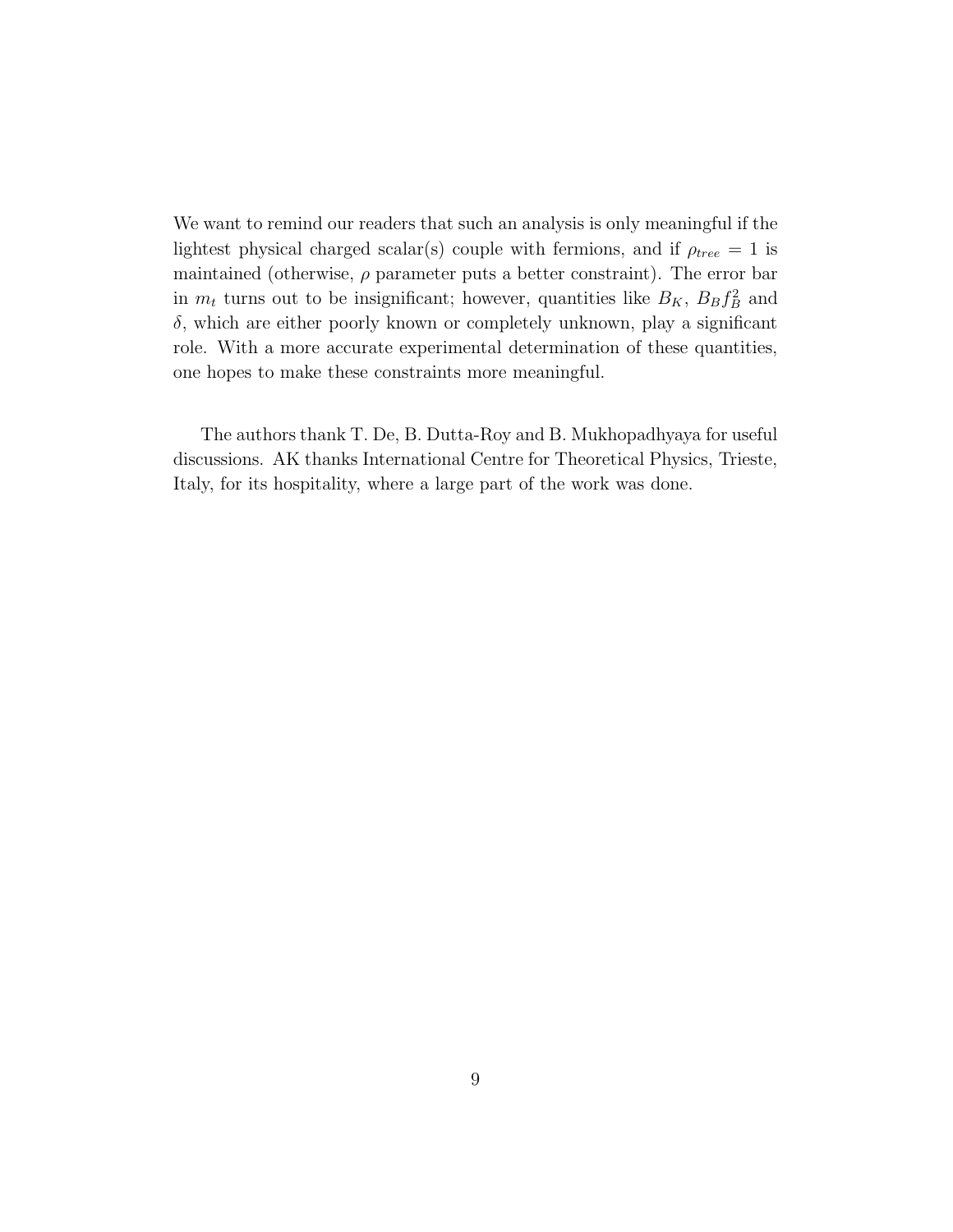## References

- [1] For a review see, for example, J. Gunion et al, The Higgs Hunter's Guide, Addison-Wesley, Reading, MA (1990).
- [2] G. Gelmini and M. Roncadelli, Phys. Lett. B99 (1981) 411.
- [3] B. Mukhopadhyaya, Phys. Lett. B252 (1990) 123; R. Godbole, B. Mukhopadhyaya and M. Nowakowski, Phys. Lett. B352 (1995) 388, and references therein; K. Cheung, R. Phillips and A. Pilaftsis, Phys. Rev. D51 (1995) 4731.
- [4] Y. Grossman, Nucl. Phys. B426 (1994) 355.
- [5] J. Gunion, R. Vega and J. Wudka, Phys. Rev.  $\mathbf{D42}$  (1990) 123; *ibid.*, D43 (1991) 2322.
- [6] H. Georgi and M. Machacek, Nucl. Phys. B262 (1985) 463; H. Georgi, S.L. Glashow and M. Nussinov, Nucl. Phys. B193 (1981) 297; S. Chanowitz and M. Golden, Phys. Lett. B165 (1985) 105.
- [7] A. Kundu and B. Mukhopadhyaya, report no. SINP-TNP/95-10, MRI-PHY/15/95, hep-ph/9507305.
- [8] J.F. Gunion and B. Grzadkowski, Phys. Lett. B243 (1990) 301; L.F. Abbott, P. Sikivie and M.B. Wise, Phys. Rev. D21 (1980) 1393; also see Ref. [1] for a review.
- [9] J.F. Donoghue, E. Golowich and B.R. Holstein, Phys. Lett. B119 (1982) 412; A. Pich and E. de Rafael, Nucl. Phys. B358 (1991) 311.
- [10] G.W. Kilcup *et al*, Phys. Rev. Lett. **B64** (1990) 25.
- [11] W.A. Bardeen, A.J. Buras and J.-M. Gerard, Phys. Lett. B211 (1988) 343.
- [12] L.L. Chau and W.Y. Keung, Phys. Rev. Lett. 53 (1984) 1802; H. Harari and M. Leurer, Phys. Lett. B181 (1986) 123.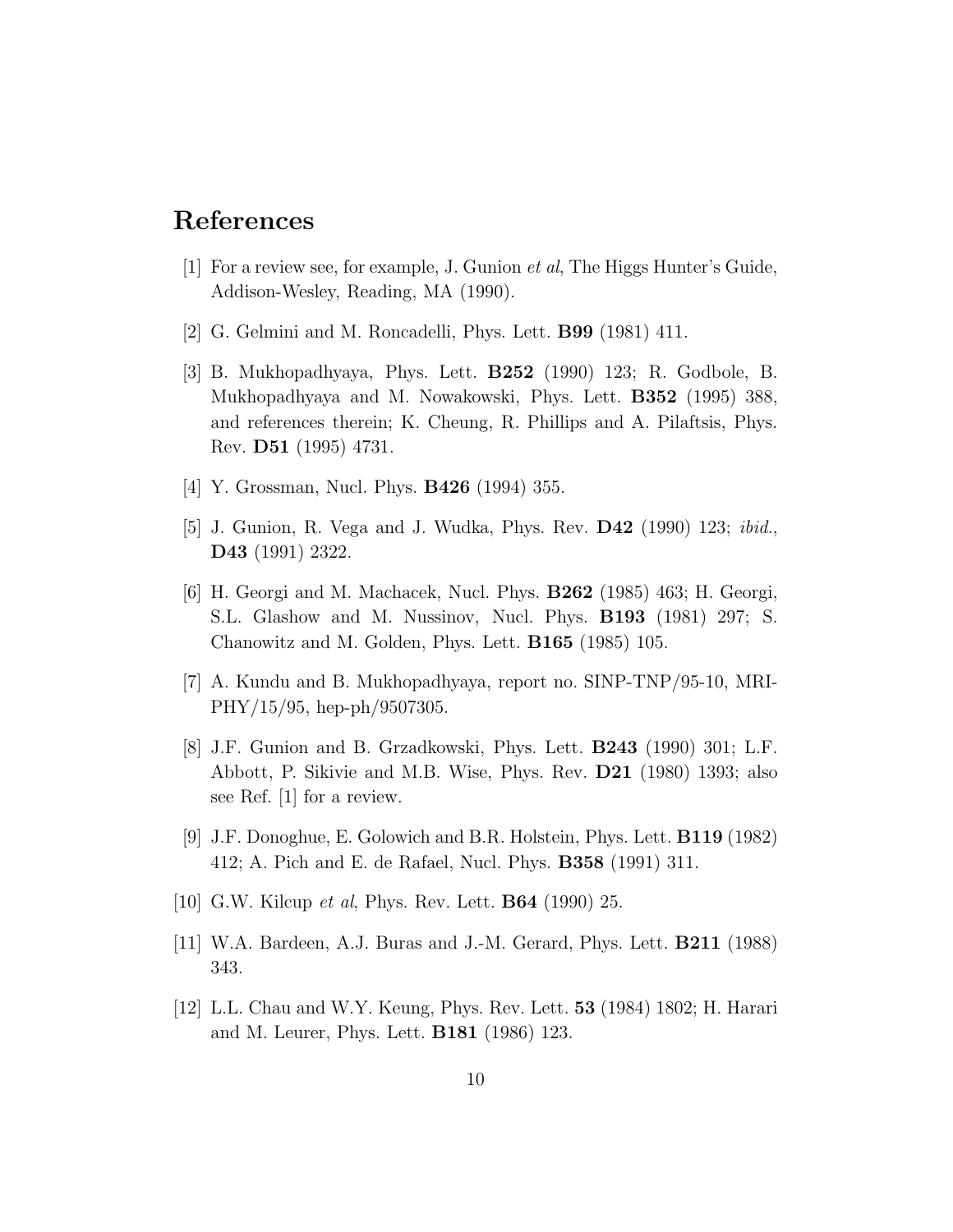- [13] P.J. Franzini, Phys. Rep. 173 (1989) 1; A. Kundu, T. De and B. Dutta-Roy, Phys. Rev. D49 (1994) 4793.
- [14] Particle Data Group, Phys. Rev. **D50** (1994) 1173.
- [15] F. Abe et al (CDF collaboration), Phys. Rev. Lett. **75** (1995) 11.
- [16] A. Datta, J. Fröhlich and E.A. Paschos, Z. Phys.  $C46$  (1990) 63.
- [17] Y. Nir and H.R. Quinn, Annu. Rev. Nucl. Part. Sci. 42 (1992) 211.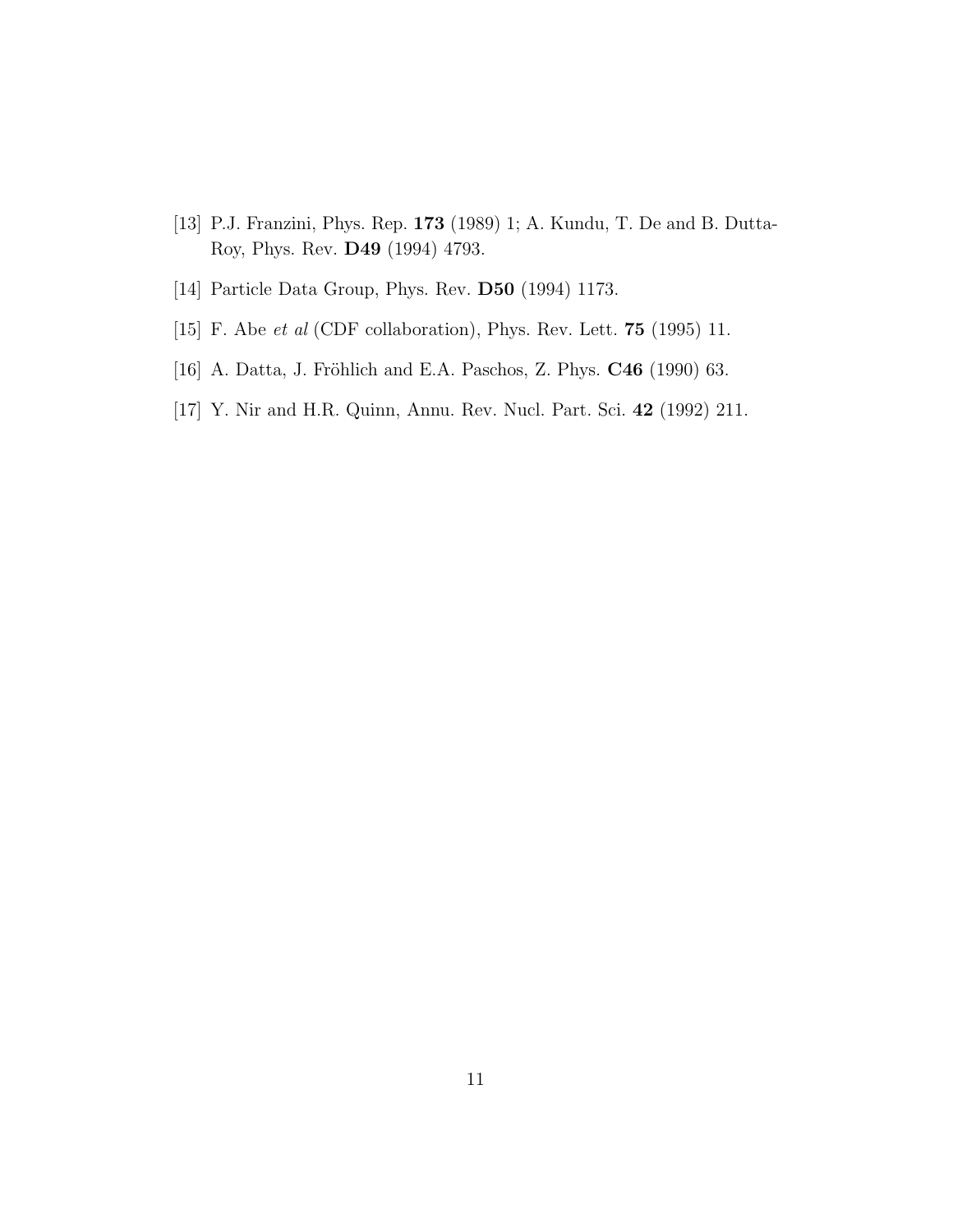## Figure Captions

**1(a)**. Upper limits on  $\tan\theta_H$  for different values of  $m_{H^+}$ , as obtained from the analysis of the  $\epsilon$  parameter. We take  $q = 0.10$ . The uppermost curve is for  $\delta = \pi/6$ , and the successive ones are for  $\delta = \pi/4$ ,  $\pi/3$ ,  $5\pi/12$ ,  $3\pi/4$  and  $7\pi/12$  respectively.

**1(b)**. Same as in 1(a), with  $q = 0.06$ . The curves are for  $\delta = \pi/6, \pi/4$ ,  $\pi/3$ ,  $3\pi/4$ ,  $5\pi/12$  and  $7\pi/12$  respectively.

**2(a)**. Upper limits on  $tan\theta_H$  for different values of  $m_{H^+}$ , as obtained from the analysis of  $B_d - \bar{B}_d$  mixing. We take  $B_B f_B^2 = 0.02$ . The uppermost curve is for  $\delta = \pi/6$ , and the successive ones are for  $\delta = \pi/4$ ,  $\pi/3$ ,  $5\pi/12$ and  $\pi/2$  respectively. For  $\delta > \pi/2$ , the SM value saturates the experimental bound.

**2(b)**. Same as in 2(a), with  $B_B f_B^2 = 0.01$ . The curves are for  $\delta = \pi/6$ ,  $\pi/4$ ,  $\pi/3$ ,  $5\pi/12$ ,  $\pi/2$ ,  $7\pi/12$ ,  $2\pi/3$ ,  $3\pi/4$  and  $5\pi/6$  respectively.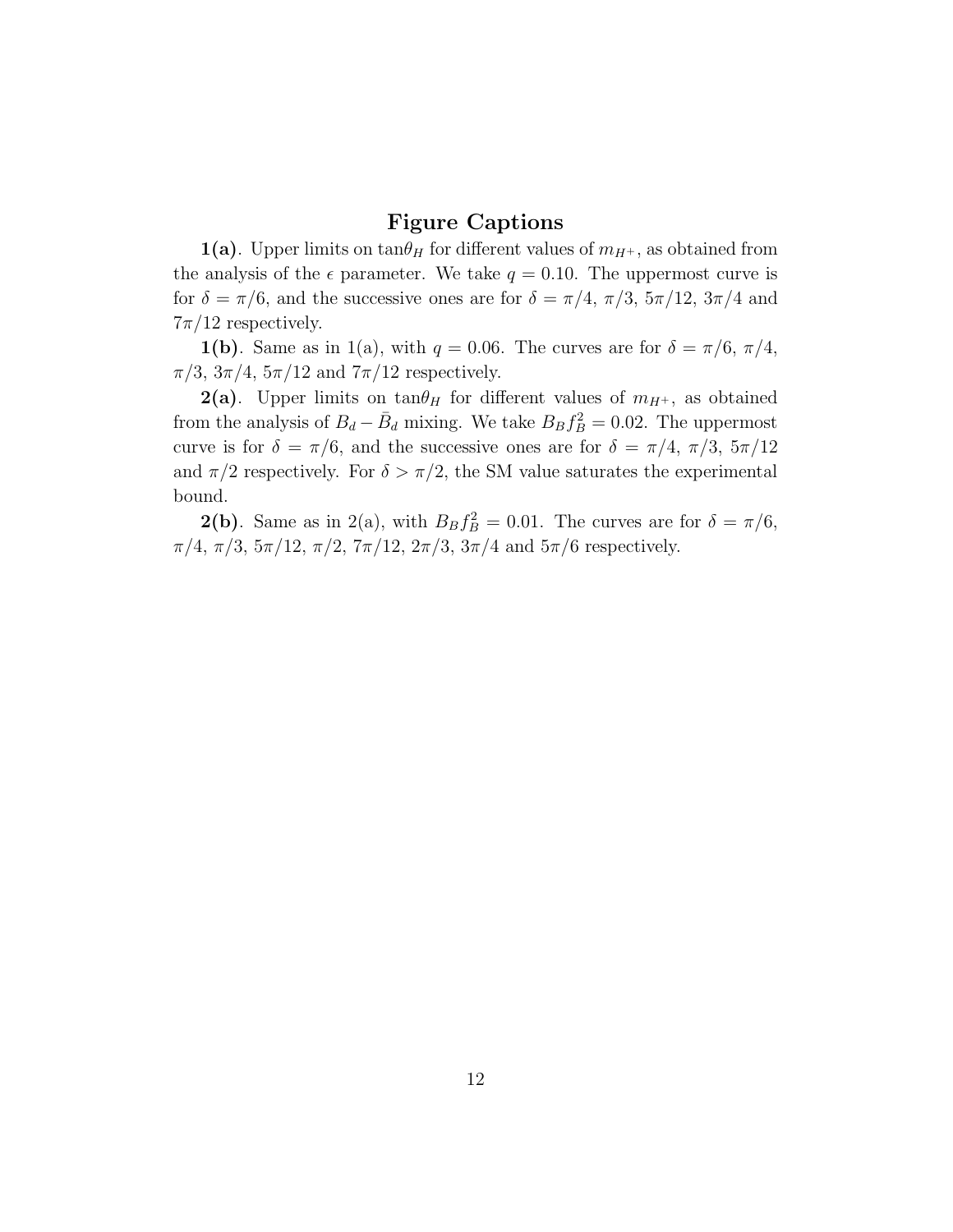

Fig.  $1(a)$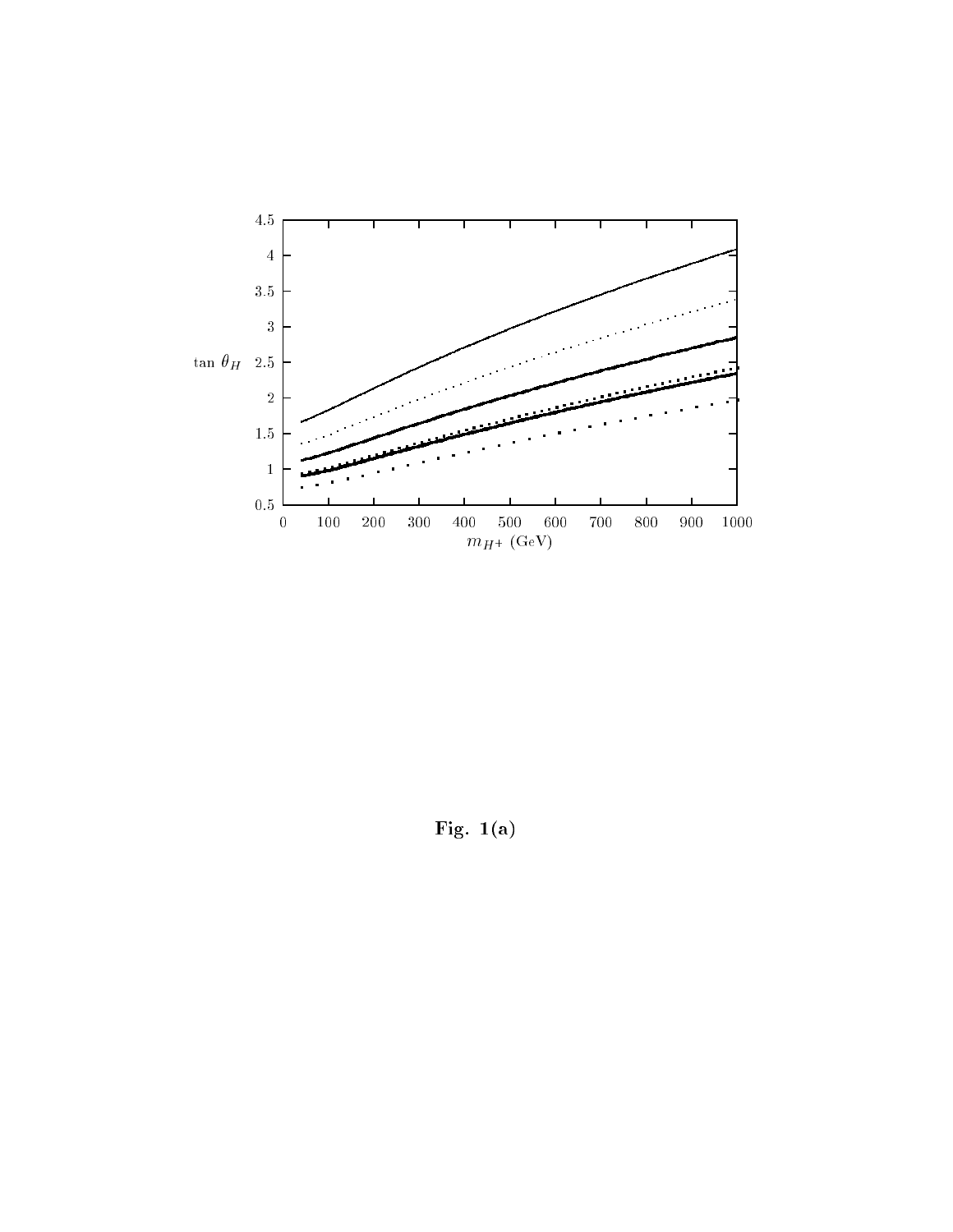

Fig.  $1(b)$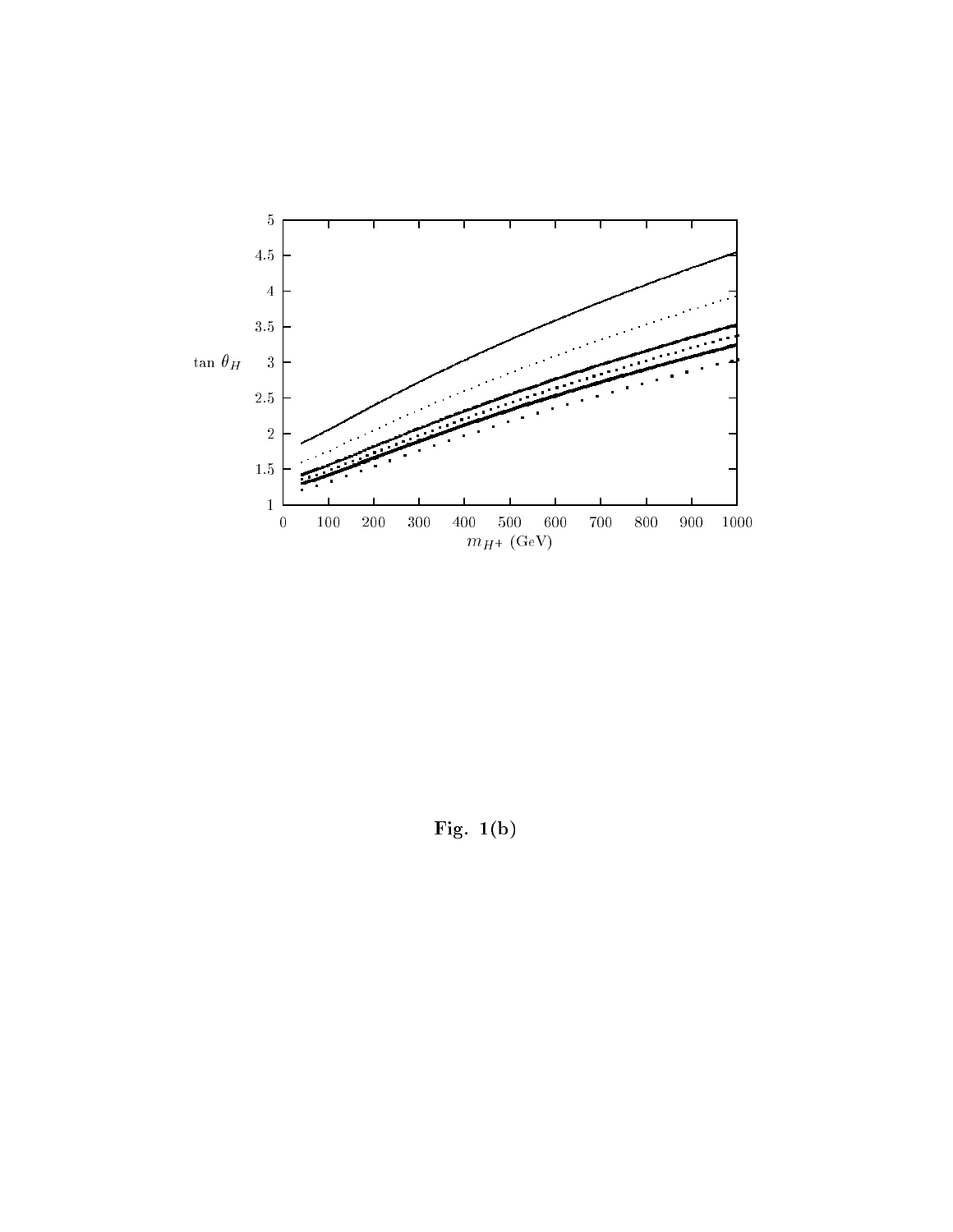

Fig.  $2(a)$